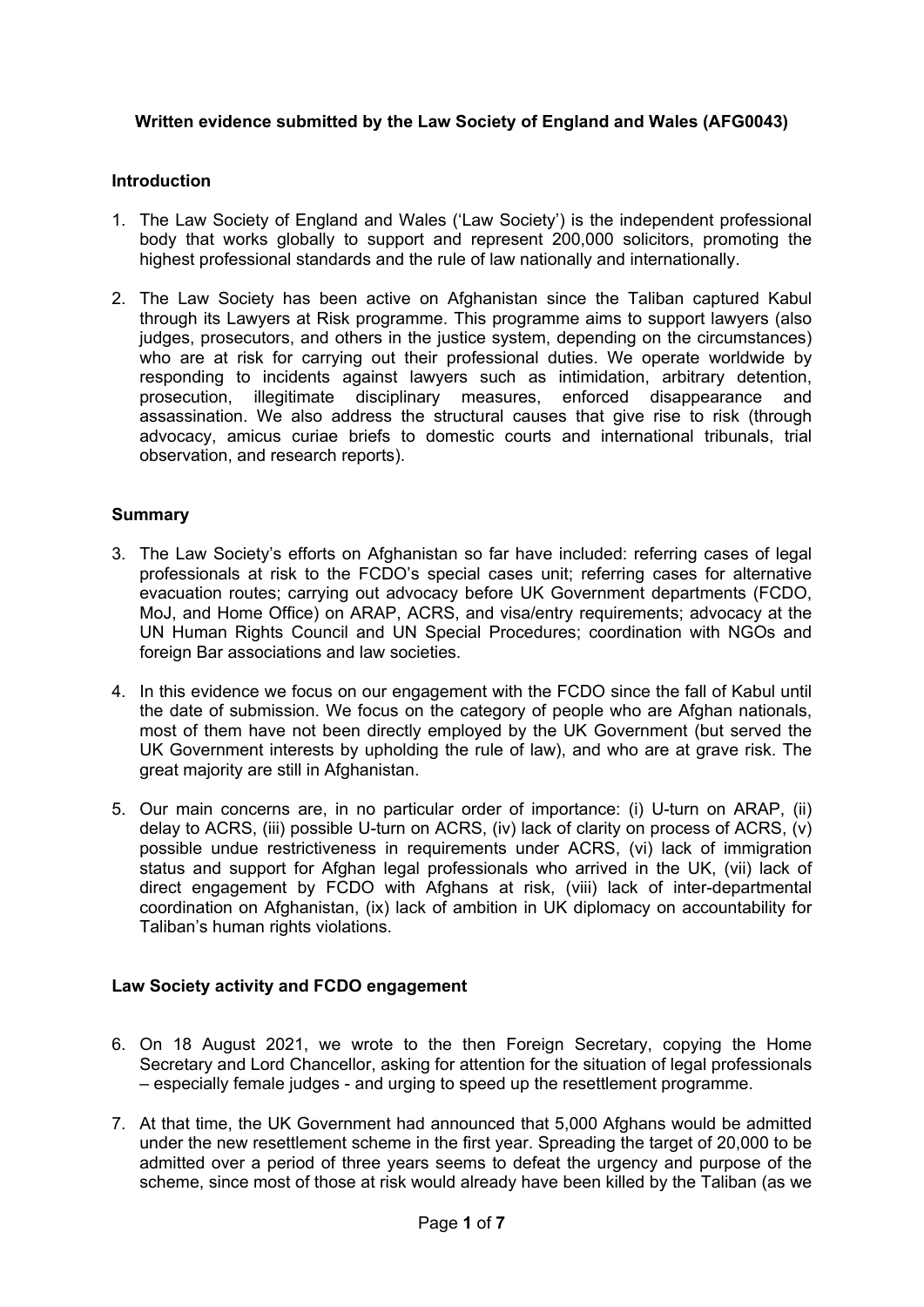are seeing is happening now). We did not anticipate that the scheme would not even have opened 4 months after the fall of Kabul.

- 8. On 19 August 2021, we provided advice to government, including the FCDO, on the possible amendment of eligibility criteria under ARAP and criteria for the new resettlement scheme. In general, we noted that the latter should be: (i) speedily implemented, (ii) inclusive, and (iii) not restrictive in terms of requirements (such as documentation to prove risk).
- 9. More specifically, we expressed the need for: (i) recognition of risk being associated with the exercise of the legal profession itself, as well as being a woman, so there should not be a disproportionate burden of proof, (ii) no condition of membership of (international) organisation should be included, due to difficulties in providing documents (people having to flee and move from house to house, often having to leave possessions behind), (iii) lawyers and prosecutors (male and female) also to be included, not only women judges, (iv) dependents to be included, in light of retaliation risk against family members.
- 10. On 23 August 2021, we sent the first batch of names and full documentation of legal professionals at risk and their dependents to the FCDO special cases unit for evacuation and eligibility under ARAP or the new scheme. We expressed the hope that these applications would be processed quickly, and decisions would be favourable.
- 11. We sent this information as soon as we received it from Afghans at risk, making sure to provide as much information as possible to the FCDO special cases unit on job title, copies of IDs, employment agreements, judges' cards, contact details, description of their situation (we later started to receive proof of risk in the form of written death threats); all grouped together per family. We wanted to facilitate the work of the FCDO as much as possible, so that referrals could be dealt with quickly and in time for evacuation flights.
- 12. Relatively quickly after our first email, an FCDO contact kindly shared a brief suggestion with us – on our request - on the need to show a link to the UK or UK interests. We included this in all subsequent referrals, arguing that legal professionals who had worked in the Afghan justice system to uphold the rule of law served UK Government interests by virtue of their profession, and that those who prosecuted and convicted Taliban fighters for terrorism-related offences had assisted the UK Government's anti-terrorism efforts in Afghanistan and the region.
- 13. We continued sending cases to the FCDO, as they came in. We did not receive any subsequent replies but assumed that was because the FCDO special cases team received so many emails and was busy processing the cases.
- 14. On 25 August 2021, we received a reply from the Lord Chancellor to the letter we had sent to the Foreign Secretary (in which he was copied), confirming that judges would be eligible for relocation in the UK. That same day, we were informally advised by the MoJ that judges would fall under the ARAP scheme (and prosecutors and lawyers most likely too).
- 15. On 25 August 2021, we also sent information to this Committee, highlighting that: (i) the requirement to prove a link to the UK or UK interest could be interpreted restrictively; (ii) the telephone number for assistance of people in Afghanistan was not working (as we had been informed by people on the ground); and (iii) the resolution adopted by the UN Human Rights Council on 24 August 2021 – by the UK Government and others – fell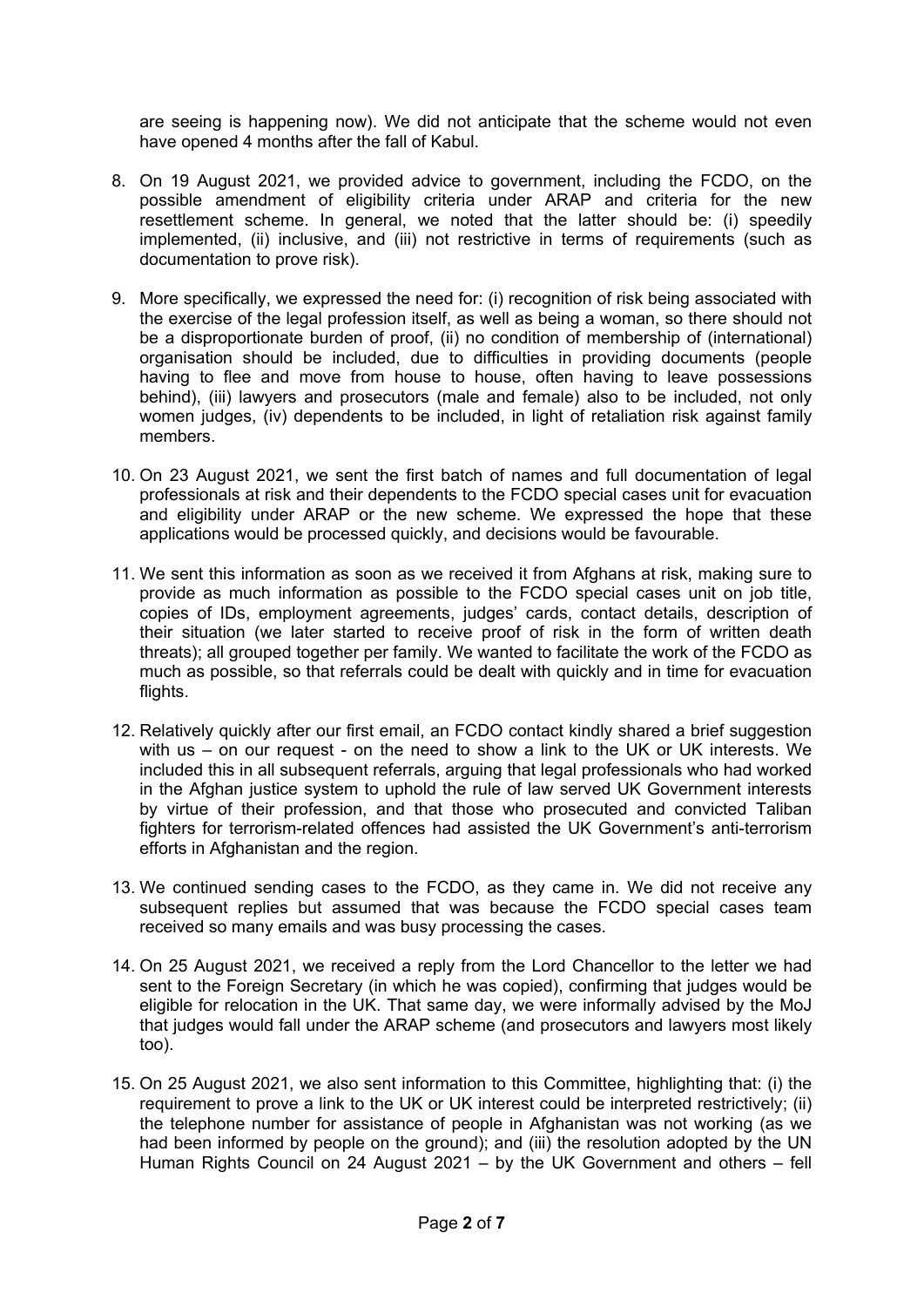short because it does not mention the Taliban or accountability for human rights violations committed.

- 16. Once the final UK evacuation flight left Kabul, we compiled a list with a partner organisation to further assist those legal professionals who were left stranded in Afghanistan, especially looking at possible alternative evacuation routes.
- 17. On 7 September 2021, we received the first automatically generated email from the FCDO saying that, among other things, the Afghan Citizens Resettlement Scheme (ACRS) would open shortly for applications.
- 18. On 14 September 2021, we received reports that women judges had their ARAP applications rejected, even though we had been told they would be eligible and specific mention had been made of such judges by the then Foreign Secretary. We now heard that judges would no longer be eligible under ARAP, but possibly under the ACRS. No clarity was provided by the FCDO or any other Government department on this apparent shift.
- 19. On 24 September 2021, we received a second automatically generated update from the FCDO, saying among others that: (i) the ACRS was not open yet, despite "quick" work from the Home Office; (ii) those who were called to the airport for evacuation during the UK Government airlift were guaranteed a place under ACRS, suggesting that others would have to apply; (iii) biometric requirements and third country visa applications still applied; and (iv) a specific email address for legal proceedings against the Foreign Secretary or FCDO was given.
- 20. On 29 October 2021, many emails start to come in again from desperate legal professionals still in Afghanistan asking for our assistance with evacuation and immigration. Many of these are prosecutors who helped to convict Taliban fighters for terrorism offences, some of them women, who are now being hunted down by those same Taliban fighters.
- 21. Some of them are being recognised in the street and have received death threats. Family members of these legal professionals have been beaten or threatened. None of them stay in the same place for long out of fear of being found and killed. At least a few of these prosecutors are single women with children who face special risk, stigmatisation, and additional challenges in trying to support their family and keep them safe.

#### **Other activities**

- 22. Apart from engagement with the FCDO, we carried out other activities on Afghanistan which we mention here briefly for the Committee's information.
- 23. On 16 August 2021, the Law Society together with the Bar Council and Bar Human Rights Committee - put out a joint statement expressing concern for legal professionals at risk in Afghanistan, especially women judges.
- 24. On 18 August 2021, we contacted the UN Special Rapporteur on the Independence of Judges and Lawyers to urge him to make a public statement on the need for support of legal professionals at risk in Afghanistan (he later joined a statement together with other UN Special Rapporteurs on the situation in Afghanistan generally).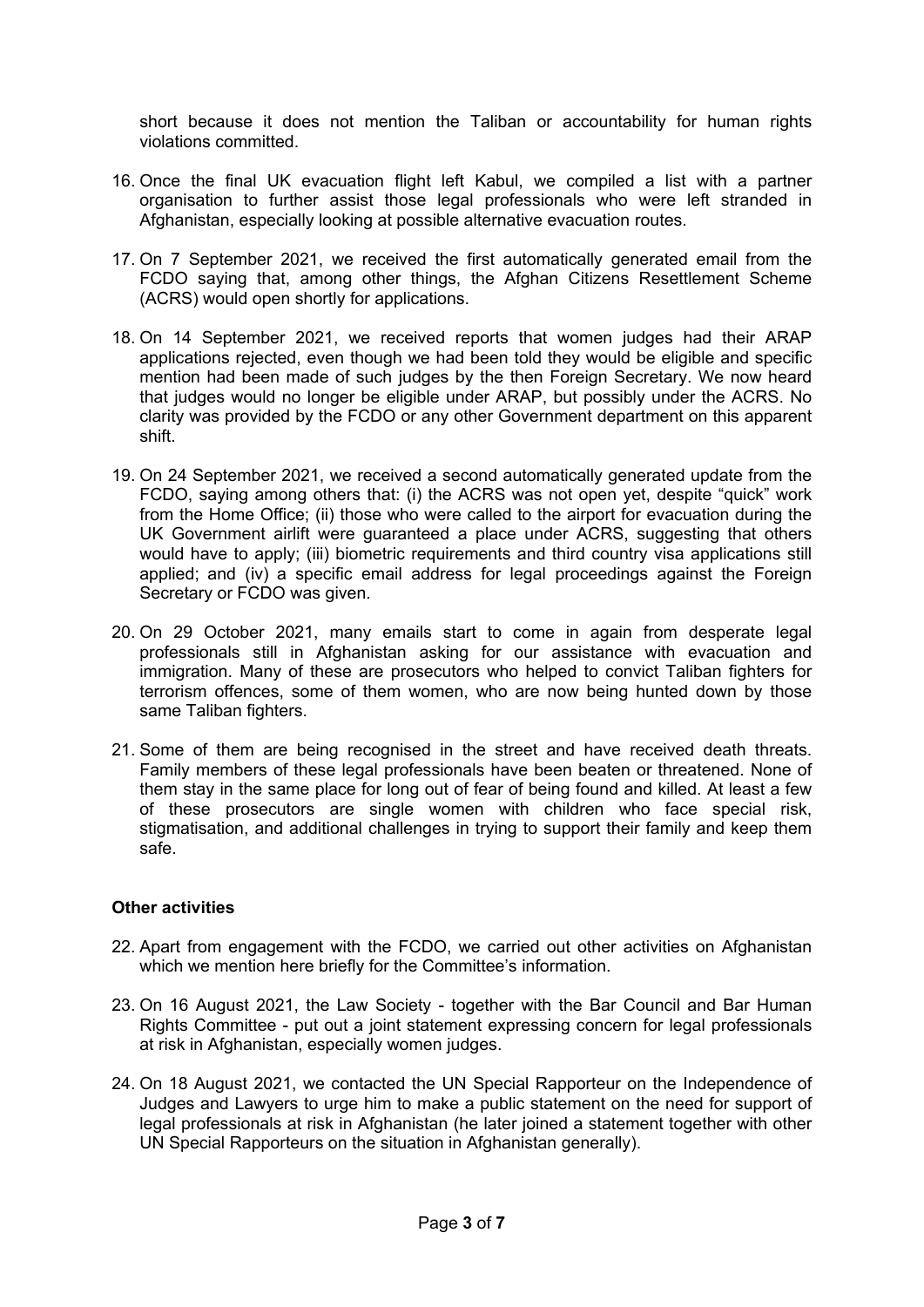- 25. On 19 August 2021, we joined an NGO platform to coordinate efforts and hear from Afghan human rights defenders on the situation on the ground. The main issues raised were: start of extrajudicial killings, door-to-door house searches, NGO offices locked, fear of revenge (also against family members). The main asks were: temporary relocation, creation of a safe zone in a neighbouring country (preferably not Pakistan due to Taliban links), more safe houses, alternative ways of funding (banks were closed), international advocacy on civic space, and diplomatic pressure on the Taliban.
- 26. On 19 August 2021, we sent an email to the Home Office requesting flexibility on entry requirements and visa applications (such flexibility was later denied, see above).
- 27. On 20 August 2021, we had a meeting with the bar associations and law societies across Europe to coordinate efforts and give an update on immigration schemes in our respective countries for Afghan legal professionals at risk and possibilities of support.
- 28. On 24 August 2021, we made a joint statement together with partner organisations at the UN Human Rights Council to urge for relocation and resettlement of legal professionals and establishment of a fact-finding mission.
- 29. On 3 September 2021, we provided an update to the MoJ, on the number of cases we sent to the FCDO special cases unit. At that time, we had forwarded 46 cases to the FCDO (28 women, of which 16 judges, and 18 men).
- 30. On 14 September 2021, we had a meeting with the NGO platform to receive an update on information on the ground. The main issues: (i) coordination of local civil society organisations was in chaos after many leaders left the country; (ii) only organisations providing humanitarian aid were allowed by the Taliban; (iii) many disappearances and public beatings; and (iv) the legal system had collapsed (there was only justice "in the street" by Taliban).

#### **Main concerns**

- 31. The main concerns arising from our experiences over the last few months in trying to support Afghan legal professionals at risk are the following.
- 32. First, the **U-turn regarding ARAP** and judges' eligibility for it. On 25 August 2021, we were informed by a Government department that women judges were eligible under ARAP (and lawyers and prosecutors at risk most likely too). However, on 14 September 2021, we heard that women judges had their ARAP applications rejected and learned that they were now no longer eligible under ARAP but could be under ACRS. This U-turn was very detrimental for all those at risk who applied and those who assisted them.
- 33. Second, the **delay of ACRS**. On 24 September 2021, we received an automated email from the FCDO saying that all those who had not been called forward for evacuation as part of the UK Government's operation at Kabul airport, would have to apply individually to ACRS, once that scheme opens.
- 34. On 24 November 2021, we sent out a press release expressing frustration that ACRS was still not open for application and were quoted in the Observer about this on 28 November 2021:[https://www.theguardian.com/world/2021/nov/28/tory-anger-grows-over](https://www.theguardian.com/world/2021/nov/28/tory-anger-grows-over-priti-patels-failure-to-start-resettling-stranded-afghans)[priti-patels-failure-to-start-resettling-stranded-afghans](https://www.theguardian.com/world/2021/nov/28/tory-anger-grows-over-priti-patels-failure-to-start-resettling-stranded-afghans)
- 35. We recognise that setting up this new resettlement scheme is a complex endeavour, but four months after the fall of Kabul this scheme should already have opened. It is still not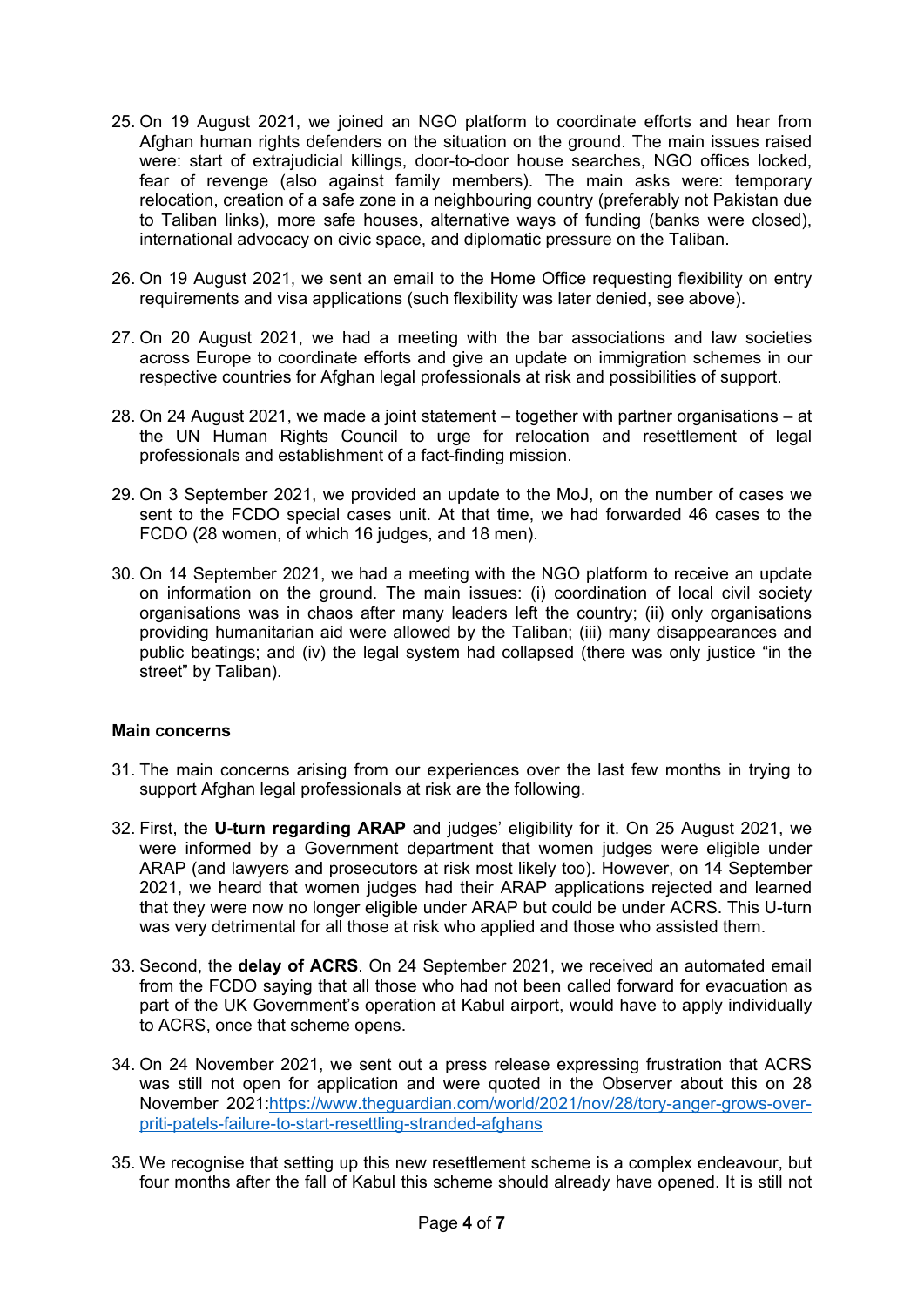open, and we do not expect it to be before the end of this year. The failure to open the scheme will impact on Afghans at risk.

- 36. Third, the possible **U-turn on ACRS**. On 2 December 2021, we received an automated message from the FCDO saying that "There will not be a formal application process for the ACRS. Instead, eligible people will be prioritised and referred for resettlement to the UK". This suggests that the FCDO itself – in collaboration with the UNHCR - will identify those eligible, supposedly through information it received in the FCDO's special cases inbox. Again, this change from the suggestion that those who had not been called for evacuation would have to apply (like under ARAP) is very detrimental. We had just informed Afghans at risk that they would probably need to apply for the scheme and now that it is not possible.
- 37. Fourth, the **lack of clarity on process of ACRS**. The FCDO's most recent message suggests that only those with international contacts can be (indirectly) referred to ACRS, leaving many at risk unable to be identified as eligible or self-refer. It also raises the question what the "opening" of this scheme actually means (supposedly "open" means once places have already been allocated under it).
- 38. The ACRS website now refers to prioritisation taking place in the following order: (i) first those who have arrived in the UK on evacuation flights or were called for evacuation but did not make it out, (ii) those identified by UK Government in collaboration with UNHCR, and (iii) a referral process with international partners for those in Afghanistan (if they can get out safely) or in the region.
- 39. For the latter two categories, it is not clear how identification takes place or based on which information. Are the cases we referred to the FCDO's special cases unit being considered in this exercise or not? And who are the "international partners" referred to? There is a lack of clarity which makes it impossible to assist the FCDO further in its efforts (nor Afghan legal professionals at risk).
- 40. There is also a circularity in the FCDO's process for ACRS. On the one hand, it says that no one should approach a UK embassy in a third country unless they have been given immigration status under ARAP, ACRS or otherwise. It also says that Afghans may be given a place under ACRS if they can safely make their own way out of Afghanistan. However, to leave the country, it is usually necessary to be able to show immigration status.
- 41. Five, **possible undue restrictiveness in requirements for ACRS**. We were previously asked by the FCDO to show a "link to UK / contribution to UK objectives" (as well as why people "are particularly vulnerable") in all applications. The contribution to the UK Government's counter-terrorism and rule of law objectives over the last two decades should be self-evident for this group of people, as well as their vulnerability by virtue of their gender and profession. From the FCDO whistle-blower's evidence provided to this Committee previously it also seems that overly burdensome requirements are applied at the FCDO regarding evidence of risk.
- 42. Six, the **lack of immigration status and support** for Afghan legal professionals at risk who do make it out of the country and arrive in the UK. No one in the category of people that we have assisted and who have made it to the UK (a very small minority) has immigration status: no visa and no place under ARAP or ACRS. As far as we are aware, no one who we referred to the FCDO special cases unit was evacuated with UK Government support.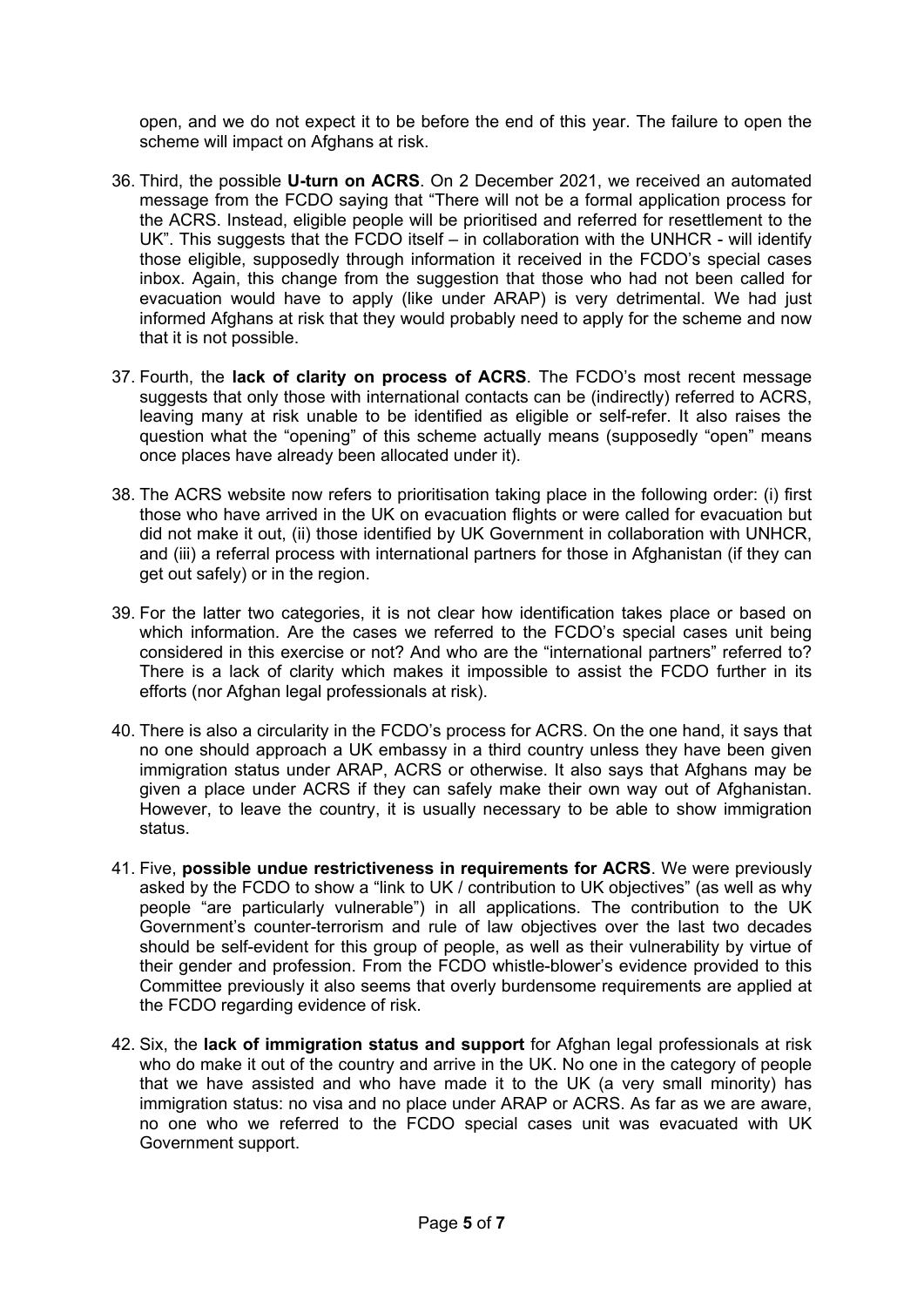- 43. The only support these Afghan refugees can get, because they are not formally entitled to any UK government support, is support of informal networks of colleagues (UK lawyers who – out of solidarity – are willing to offer temporary accommodation in their own homes, for example). Although we are proud of Law Society members' generosity in this regard, this should not be the case. It is for the UK Government to provide adequate support.
- 44. Seven, **lack of direct engagement by FCDO with Afghans at risk**. In addition to the lack of possibility to apply to ACRS or self-refer, there seems to be little direct engagement by UK Government with this group of people at risk. Apart from a general phone number on the Government website, they are largely cut off from communications with the UK Government and UK embassies, until they receive a place under ACRS.
- 45. Eight, we are also concerned about an apparent **lack of coordination** (not only within the FCDO, but between the FCDO and other government departments). It seems like there has not been adequate coordination between the four relevant departments (MoD overseeing ARAP, FCDO overseeing evacuation efforts, Home Office overseeing ACRS and immigration, and MoJ providing advice on the above).
- 46. Ninth, **lack of ambition in UK diplomacy on accountability for Taliban's human rights violations**. The UN Human Rights Council adopted a resolution, which is regarded as lacking in ambition (particularly because it makes no mention of the Taliban or accountability). This resolution was apparently adopted by consensus, with only the EU explaining its vote and saying that the resolution falls short but at least refers to human rights violations.
- 47. We understand that the UK voted in favour of this resolution and are disappointed that no more ambitious position could be taken to support Afghan human rights defenders, including members of the legal profession. We understand the diplomatic difficulties of having to negotiate with the de facto Taliban government, but human rights violations committed against Afghans at risk should not be left unaddressed.

# **Conclusion**

- 48. The evidence previously given by the FCDO whistle-blower to this Committee confirms our suspicions that perhaps little progress was being made with the emails that we sent to the special cases unit.
- 49. The U-turns on ARAP and ACRS, the lack of clarity on process of ACRS, as well as its delay and other concerns addressed in this evidence, are very detrimental to the legal professionals at risk who are still in Afghanistan (as well as those who made it to the UK) and who continue to contact the Law Society for support.

#### **For more information:**

Joe Ferreira (Head of Public Affairs and Campaigns) [Joe.ferreira@lawsociety.org.uk](mailto:Joe.ferreira@lawsociety.org.uk)